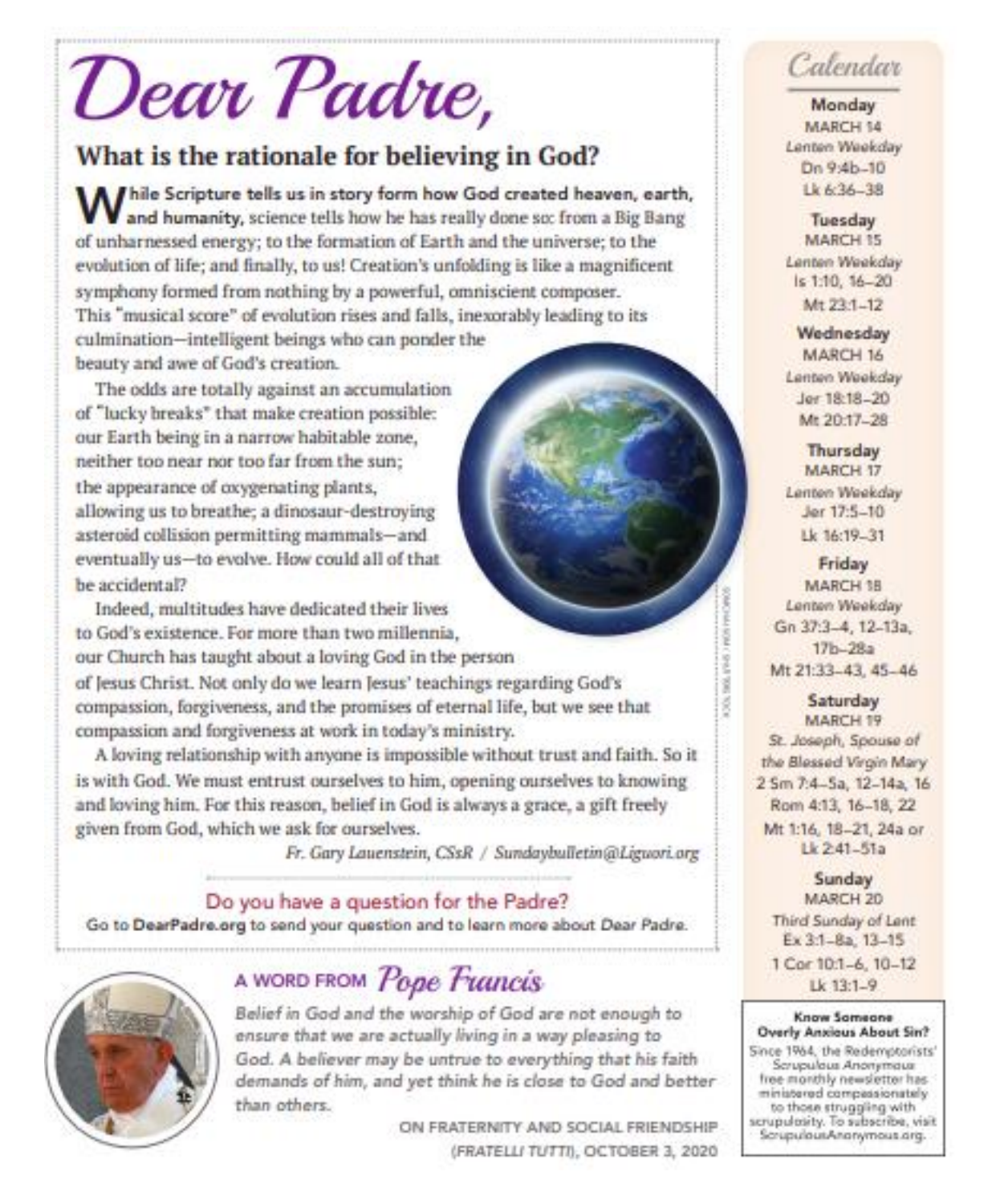

**SECOND SUNDAY** OF LENT  $MARCH$  13<sup>TH</sup> 2022



## St. Ann Catholic Church & Our Lady of Chartres Mission *Pastor: Reverend Fr. David Milton Office phone: 228-832-2560, Hours: Monday-Friday 9am-3pm.*  Web: www.stannparishlizana.org --- Email: stanngulfport@hotmail.com



#### **St. Ann Mass Schedule & intentions**

Saturday March  $12<sup>th</sup> 4:00$ pm Glen Parker Sunday March  $13<sup>th</sup>$  9:00am of the Parish Sunday. March 13<sup>th</sup> 6:00pm of the Parish **Our Lady of Chartres Mass Schedule** Sunday March  $13<sup>th</sup>$  7:30am of the Parish

**SACRAMENT OF RECONCILIATION Before Mass and by Appointment**

 $M$ arch 14 8:00am Glund, Wednesday, March16<sup>th</sup> 6:00pm of the Donor Thursday, March 17<sup>th</sup> 8:00am Virginia Haney Friday, March 18th 8:00am of the Donor Monday, March 14<sup>th</sup> 8:00am of the Donor

Saturday, March 19th 5:00pm of the Donor Sunday, March 20<sup>th</sup> 9:00am of the Parish Sunday, March 20<sup>th</sup> 6:00pm of the Donor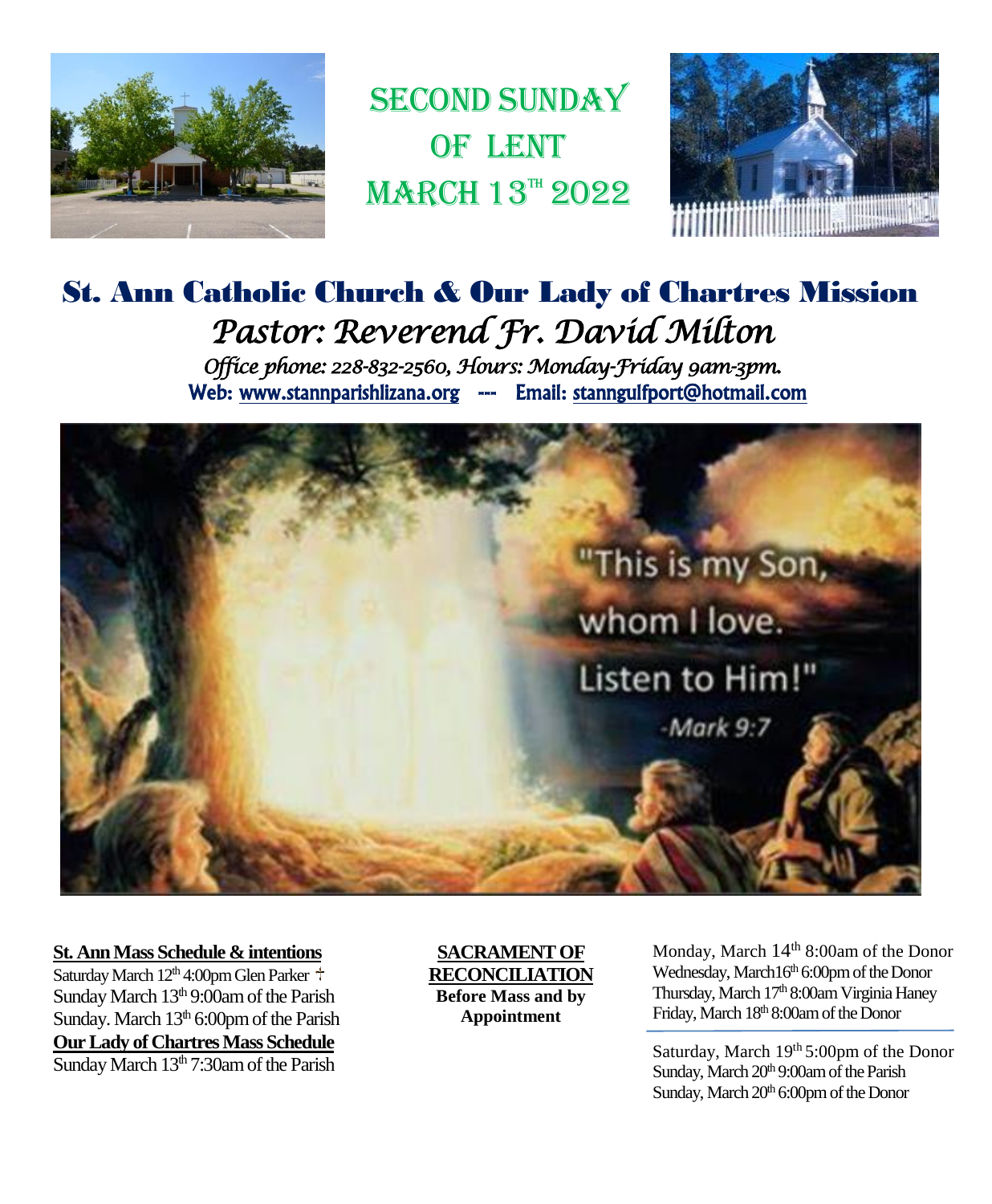# **From Father David's Desk...**

## *Who Was This Man?*

Peter, John, and James must have asked this question themselves. This Jesus was certainly not the man they had come to know. Here he was radiant, and his clothing was dazzling. Furthermore, he was in deep conversation with two of the greatest heroes of the religious tradition: Moses, the agent of the law, and Elijah the prophet. And then there was that voice that identified Jesus as "my chosen Son" and commanded them to "listen to him" (Luke 9:35). What were they to think? What would anyone think? Who was this man?

Jesus' own experience was quite different. While he prayed, he was transfigured, and in that transformed state he engaged Moses and Elijah in conversation. They discussed his future death in Jerusalem, his exodus, his deliverance. It is important to note that they maintain that his exodus was to be his own accomplishment—not a deed done to him. Who was this man?

It was the mysterious voice from the cloud that provided an answer to that question: "This is my chosen Son." But what did "my Son" mean? Unlike we who profess faith in the Trinity, it's likely the disciples still had to learn what being God's Son was all about. However, they must have realized that it meant something about Jesus' relationship with God. Every aspect of this mystifying experience told them so. When they came to their senses, the light had disappeared, the ancient men were gone, and the voice was silent. And there he was again, the man they had come to know. But who was this man?

**FOR Reflection** 

- \* Give praise and glory to the Father, and to the Son, and to the Holy Spirit.
- \* What does Jesus mean in your life?

## *With Prayers,* **Fr. David**

#### **ST. ANN Stewardship:**

**Identifiable:** \$2970.00, Loose: \$181.00, Children: \$4.70 - **Total: \$3155.70** SC: \$883.27, Ach: \$5.00

#### **OLC Stewardship:**

**Identifiable:** \$555.00, Loose: \$129.00 **Total**: **\$684.00**

### **LENTEN Adoration Schedule:**

*Adoration for First Fridays* during Lent will be from 8:30am to noon in the Adoration Chapel.

#### *Adoration Schedule for Friday*

8:30am to 9:30am in the Chapel.

#### *Mass & Adoration Cancellation:*

8:00am Mass and Adoration will be cancelled Friday, March 18<sup>th</sup>.

## **STATIONS of the Cross:**

Stations of the Cross will be held each Friday during the Lenten season beginning at 6:00pm in the Church.

### **Catfish Dinners:**

Catfish dinners will be served every Friday during the Lenten Season. Dinner will be served from 4pm to 7pm in the parish hall

### **ST. ANN'S Lenten Retreat:**

In preparation for Easter, St. Ann's parish will be hosting a Lenten Retreat April 2nd from 11am to 5pm. A penance service and Mass will be held after lunch. **Guest Speaker**: Fr. Michael O'Conner

**Retreat Sign-up Sheet** is in the back of church. Please add your name should you wish to attend.